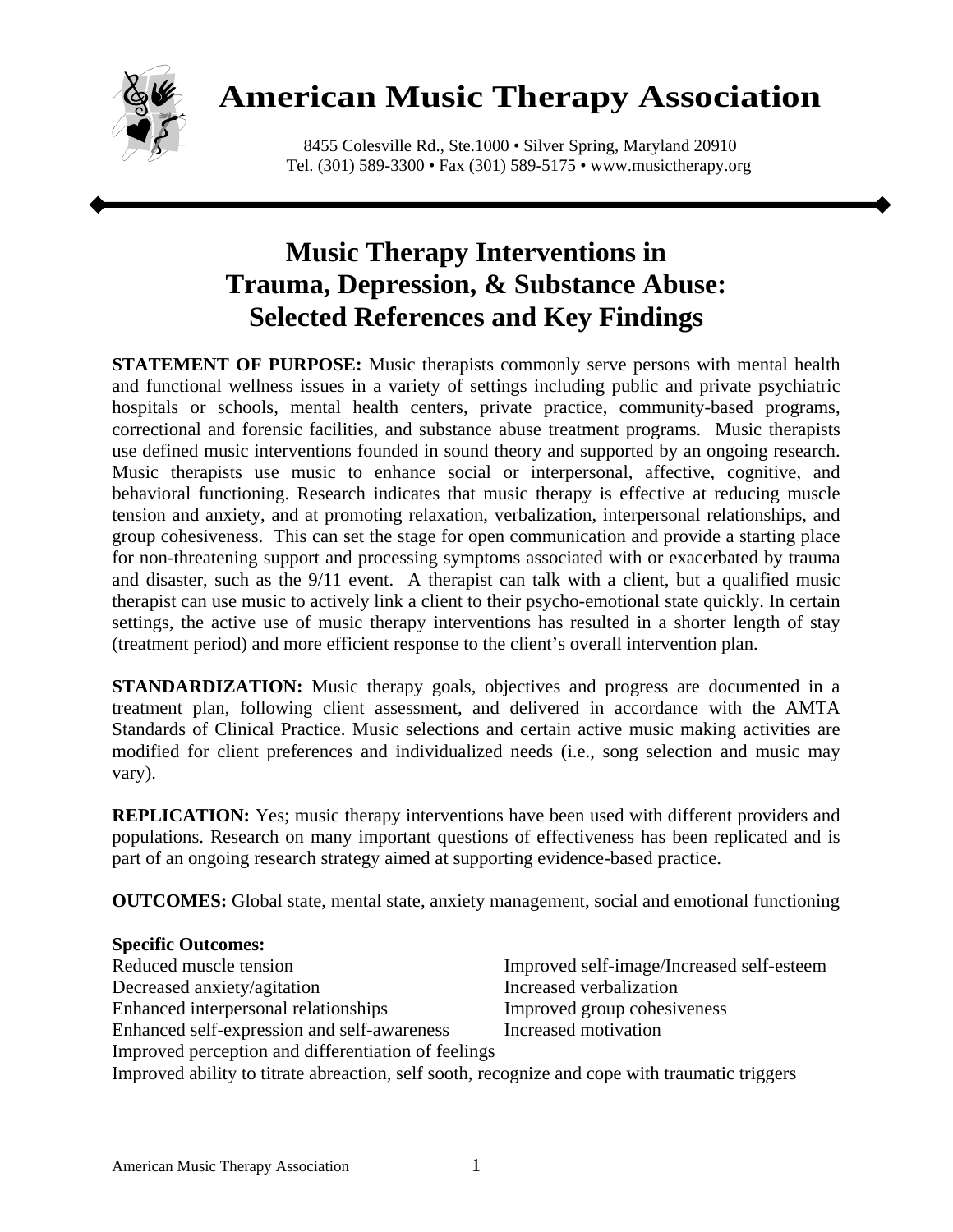#### **OVERVIEW OF RESEARCH**

#### *Systematic Reviews, Meta-Analyses and Literature Reviews*

Gold, C., Voracek, M., & Wigram, T. (2004). Effects of music therapy for children and adolescents with psychopathology: A meta-analysis. *Journal of Child Psychology and Psychiatry, 45*, 1054-1063.

The objectives of this review were to examine the overall efficacy of music therapy for children and adolescents with psychopathology, and to examine how the size of the effect of music therapy is influenced by the type of pathology, client's age, music therapy approach, and type of outcome. Eleven studies were included for analysis, which resulted in a total of 188 subjects for this meta-analysis. Effect sizes from these studies were combined, with weighting for sample size, and their distribution was examined. After exclusion of an extreme positive outlying value, the analysis revealed that music therapy has a medium to large positive effect  $(ES = .61)$  on clinically relevant outcomes that was statistically highly significant  $(p < .001)$  and statistically homogeneous. No evidence of publication bias was identified. Effects tended to be greater for behavioral and developmental disorders than for emotional disorders; greater for eclectic, psychodynamic, and humanistic approaches than for behavioral models; and greater for behavioral and developmental outcomes than for social skills and self-concept.

Maratos, A. S., Gold, C., Wang, X., Crawford, M. J. (2008). Music therapy for depression. *Cochrane Database of Systematic Reviews*, *1*. Art. No.: CD004517. DOI: 10.1002/14651858.CD004517.pub2

The objectives of this review protocol were to 1) identify randomized controlled trials and controlled clinical trials examining the efficacy of music therapy in reducing the symptoms of clinical depression as defined by the authors; 2) compare efficacy of music therapy with standard care (as defined by the authors) or with other therapies; and, 3) compare efficacy of different forms of music therapy. Findings from individual randomized trials suggest that music therapy is accepted by people with depression and is associated with improvements in mood. Work should continue using high quality trials to further evaluate the effects of music therapy on depression.

Pelletier, C. L. (2004). The effect of music on decreasing arousal due to stress: A meta-analysis. *Journal of Music Therapy, 41*(3), 192–214.

A meta-analytic review of research articles using music to decrease arousal due to stress was conducted on 22 quantitative studies. Results demonstrated that music alone and music assisted relaxation techniques significantly decreased arousal ( $d = +0.67$ ). Further analysis of each study revealed that the amount of stress reduction was significantly different when considering age, type of stress, music assisted relaxation technique, musical preference, previous music experience, and type of intervention. Implications and suggestions for future research are discussed.

Silverman, M. J. (2003). Music therapy and clients who are chemically dependent: A review of literature and pilot study*. The Arts in Psychotherapy, 30*, 273-281.

Patients in substance abuse treatment reported music therapy to be highly effective in increasing relaxation and energy level and in decreasing impulsiveness.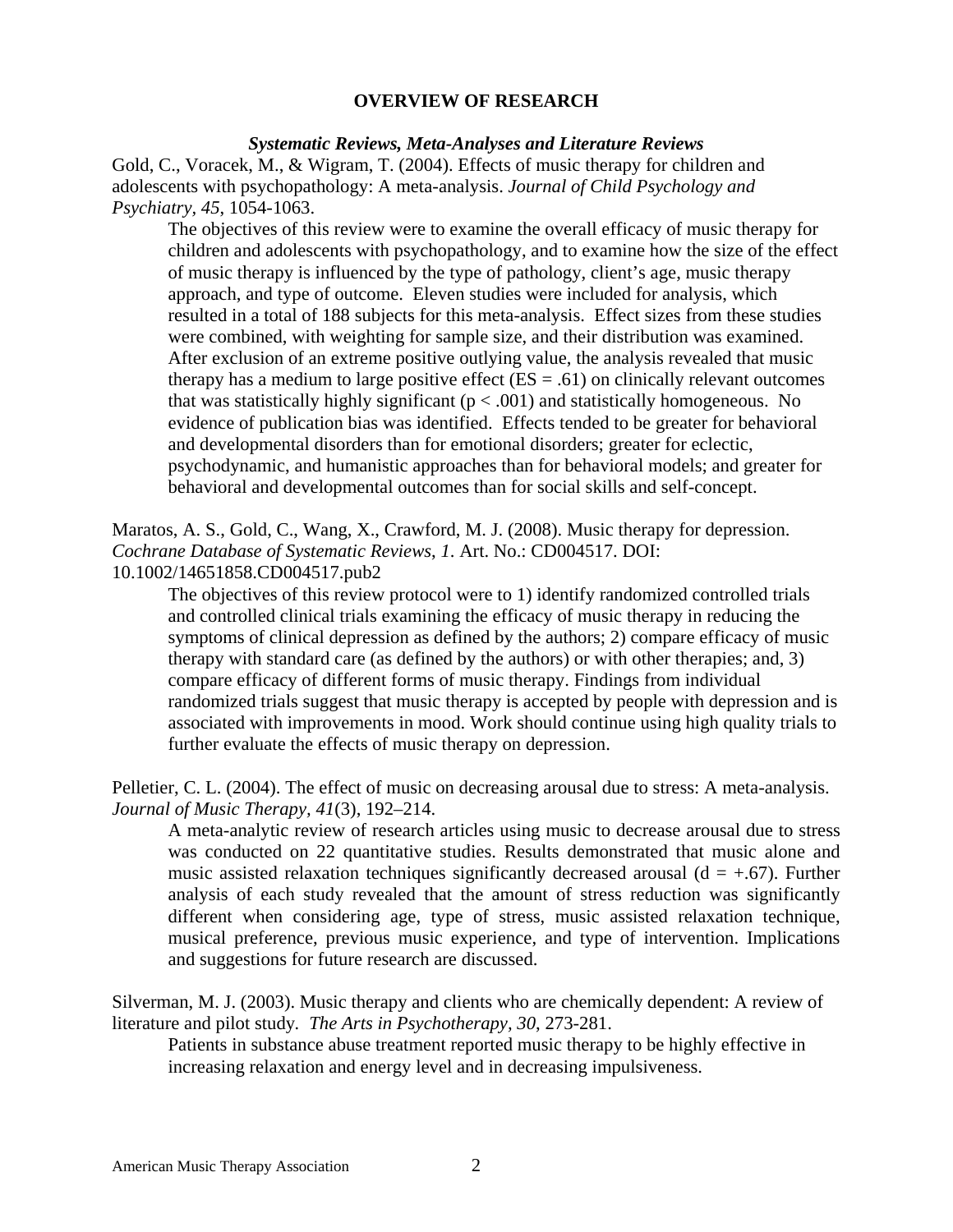## *Experimental and Quasi-Experimental Studies*

Baker, F. A., Gleadhill, L. M., and Dingle, G. A. (2007). Music therapy and emotional exploration: Exposing substance abuse clients to the experiences of non-drug-induced emotions. *The Arts in Psychotherapy, 34*(4), 321-330.

Recent cognitive behavioral therapy (CBT) approaches to treatment of substance use disorder (SUD) have emphasized the need for clients to explore emotional regulation and experiential avoidance. This study aimed to determine whether music therapy programs situated within a CBT framework facilitated the exploration of emotions in 24 adults with SUD attending an open group CBT program. In a 7-week trial, the impact of a single music therapy session on participants' emotional experience was assessed. Results indicated that music therapy sessions facilitate the experiencing of predominantly positive emotions, and that these were experienced to a moderate or high degree. Participants reported that music therapy was beneficial in allowing them to experience emotions without the need for substance use.

Cevasco, A. M., Kennedy, R., & Generally, N. R. (2005). Comparison of movement-to-music, rhythmic activities, and competitive games on depression, stress, anxiety, and anger of females in substance abuse rehabilitation. *Journal of Music Therapy, 42*(1), 64-80.

Conclusions: Each of the three music therapy interventions were equally effective in decreasing depression, stress, anxiety and anger in females who were in substance abuse treatment.

Edwards, J. (2006). Music therapy in the treatment and management of mental disorders. *Irish Journal of Psychological Medicine, 23*(1), 33–35.

An increasing number of research studies support the benefits of providing music therapy in addition to standard treatment for people who have mental disorders. A review of music therapy studies published since 1994 was undertaken. Criteria for including papers were that they a) were published in English in an indexed, peer-reviewed journal, and b) were conducted as a randomized controlled trial (RCT) or a controlled trial (CT), or c) provided a meta-analysis of existing studies. The findings support a role for music therapy as a structured interaction that patients are able to use to participate successfully, manage some of their symptoms, and express feelings relating to their experiences. Music therapy is demonstrated to be a beneficial intervention for people who exhibit more enduring symptoms. Music therapy invites and encourages participation from people of lower functioning levels and employs a non-verbal medium with which people have prior positive associations. Additionally, the peer reviewed literature supports the proposition that clinical outcomes are available through the use of music therapy intervention in conjunction with standard, well-established treatment methods. Music therapy is beneficial for patients receiving care for mental disorders and establishing this therapy within mental health service provision should be considered.

Gallant, W., Holosko, M., Gorey, K. M., & Lesiuk, T. L. (1997). Music as a form of intervention with out-patient alcoholic couples: A quasi-experimental investigation. Canadian *Journal of Music Therapy, 5*(1), 67-84.

Couples who received both rehabilitation and music therapy significantly lowered scores on the Psychosocial Problem Inventory. Additionally, song discussions significantly improve the outcome measurement of loneliness in women.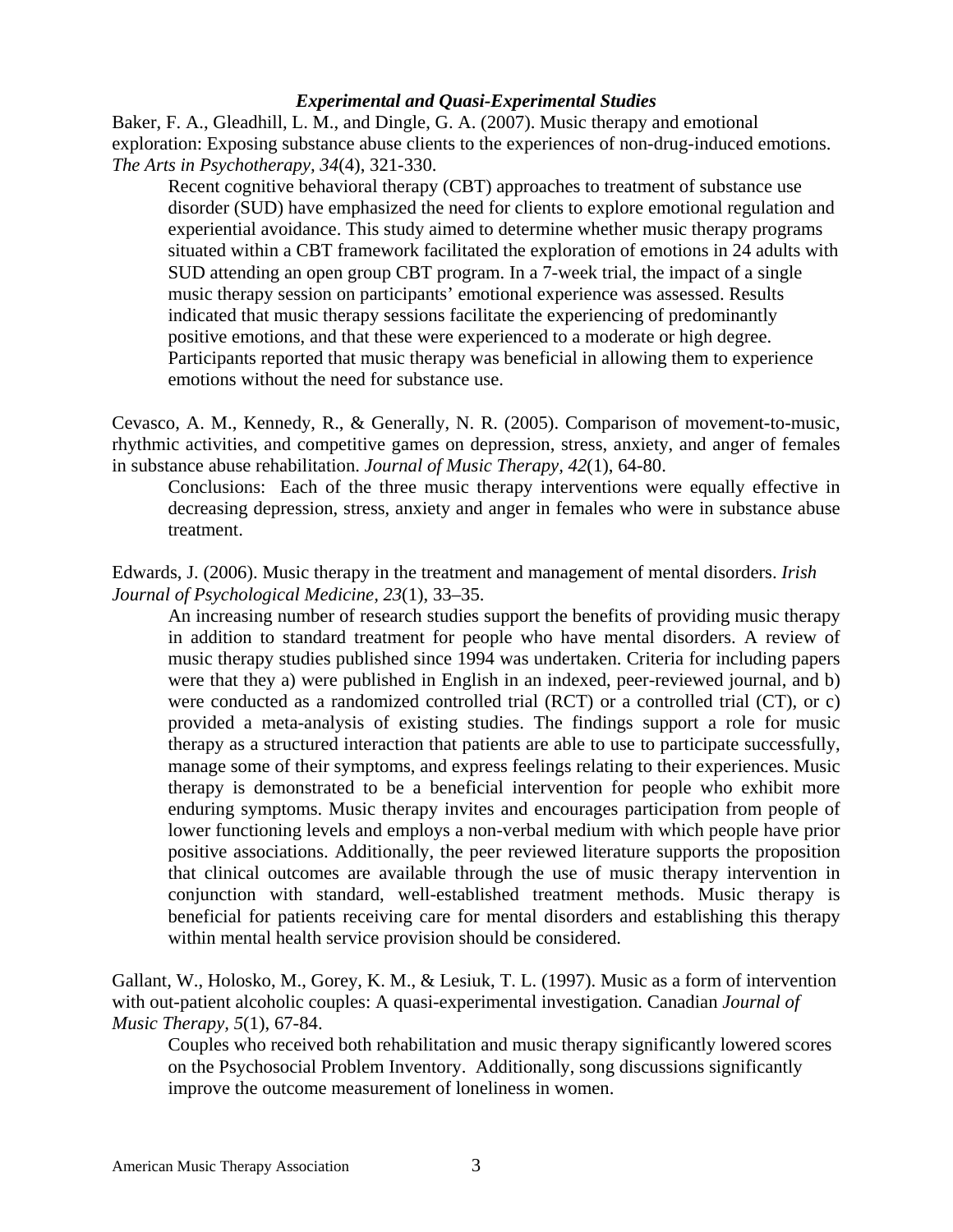Hammer, S. E. (1996). The effects of guided imagery through music on state and trait anxiety. *Journal of Music Therapy, 33*, 47-70.

Patients who received 10 group guided imagery through music sessions experienced a significant decrease in state anxiety as compared to the patients in the control group.

Hendricks, C. B. (2001). A study of the use of music therapy techniques in a group for the treatment of adolescent depression. *Dissertation Abstracts International, 62*(2-A). (UMI No. AAT3005267)

During the ages of 12-18, depression affects one in five adolescents. Since music is an integral part of the adolescent's life and since most adolescents listen to music on a daily basis, music is a viable source for alleviation of adolescent depression. The purpose of this study was to determine the effectiveness of adding music therapy techniques to cognitive behavioral group treatment for depressed adolescents. The design was a 2 x 2 quasi-experimental factorial design in which the dependent variables of depression, selfconcept, and grade point average were compared by treatment and grade. The participants were administered the Beck Depression Inventory and the Piers-Harris Self Concept Scale. The results indicated a significant difference ( $p < .0001$ ) between the groups which utilized music therapy techniques and groups which did not use music therapy techniques. Results indicated that the use of music therapy techniques was positively correlated with reduced posttest depression scores and increased posttest self-concept scores for both junior high and senior high participants.

Hernandez-Ruiz, E. (2005). Effect of music therapy on the anxiety levels and sleep patterns of abused women in shelters. *Journal of Music Therapy, 42*(2), 140–158.

The purpose of this study was to explore the effect of a music therapy procedure (music listening paired with progressive muscle relaxation) on the reduction of anxiety and improvement of sleep patterns in abused women in shelters. Results indicated that music therapy constituted an effective method for reducing anxiety levels. Results also indicated a significant effect on sleep quality for the experimental group, but not for the control group. No significant relationships were found between anxiety levels and sleep quality, nor fatigue levels and sleep quality. These results seem promising in the light of domestic violence research, which has found that a greater amount of personal resources is a crucial aspect of abused women's recovery process. Reduction of anxiety and improvement of sleep quality can be considered as increased personal resources, and seem feasible through the use of music therapy.

Montello, L. & Coons, E. E. (1998). Effects of active versus passive group music therapy on preadolescents with emotional, learning, and behavioral disorders*. Journal of Music Therapy, 35*, 49-67.

Music therapy clients significantly improved on the Aggression/Hostility scale of Achenbach's Teacher's Report Form, suggesting that group music therapy can facilitate self-expression and provide a channel for transforming frustration, anger, and aggression into the experience of creativity and self-mastery.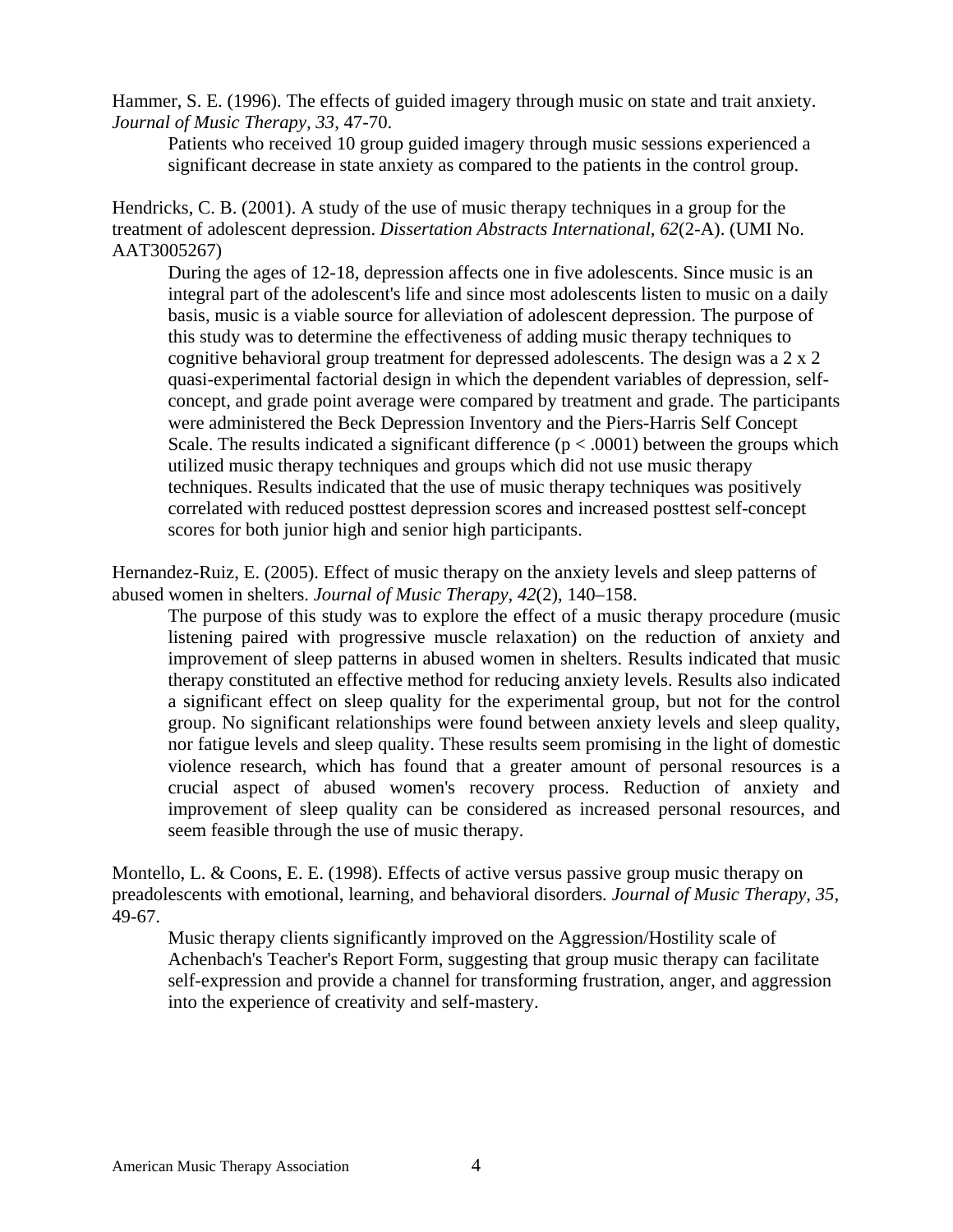### *Qualitative Studies and Descriptive Research*

Behrens, G. A., & Green, S. B. (1993). The ability to identify emotional content of solo improvisations performed vocally and on three different instruments. *Psychology of Music, 21*, 20-33.

The accuracy of identifying the emotional content in music partially depends upon the emotion expressed and the instrument used to perform the music. This is an important part of the music therapist's skill set when working with clients.

Chou, M. H., & Lin, M. F. (2006). Exploring the listening experiences during guided imagery and music therapy of outpatients with depression. *Journal of Nursing Research, 14*(2), 93–102.

Music therapists with advanced training in guided imagery may use music to help patients explore issues associated with depression, and other symptoms as needed. The purpose of this study was to explore the listening experiences of outpatient depression sufferers who underwent guided imagery and music therapy (GIM). Researchers conducted a semi-structured, in-depth telephone interview with each subject within 24 to 48 hours after each therapy session. The results showed a total of 55 important listening episodes, which could be categorized into themes. The triggering effect, when guided in a controlled fashion, represents a combination of multiple factors, including music, the individual, the therapist and environment. The theme of each patient's imagery episode was a result of the effect of the four factors, with music having the greatest impact.

Ciardiello, S. (2003). Meet them in the lab: Using hip-hop music therapy groups with adolescents in residential settings. In N. E. Sullivan, E. S. Mesbur, N. C. Lang, D. Goodman, & L. Mitchell (Eds.), *Social work with groups*: *Social justice through personal, community and societal change* (pp. 103–117). New York: Haworth Press.

Adolescence is a stage of development plagued by turbulence and rebellion, and it is especially challenging for youth in residential settings. Traumas that led them into care can result in a mistrustful and negative lens through which to view the world. These experiences have conditioned the residents to react to people and situations in ways that cause further rejection and disapproval. A group work approach that includes the residents' interests can serve a therapeutic purpose. Hip-hip music serves as an outlet for adolescents. The theoretical framework for The Lab is what the author refers to as activity-centered therapy (ACT) programming. The ACT program model can be described as a therapeutic melting pot because there are a number of theoretical frameworks that are integrated into its philosophy. These include sociorecreation (the activities); psychotherapy (group discussions of life themes, worker as observer and interpreter); cognitive-behavioral principles (peer models and reward system); and psychoeducation (skill development).

James, M. R. (1988). Adolescent values clarification: A positive influence on perceived locus of control. *Journal of Music Therapy, 25*, 206-215.

Lyric analysis focusing on values' clarification was shown to be an effective intervention for influencing an adolescent's perceived locus of control, and helping to develop a positive attitude towards self and recovery.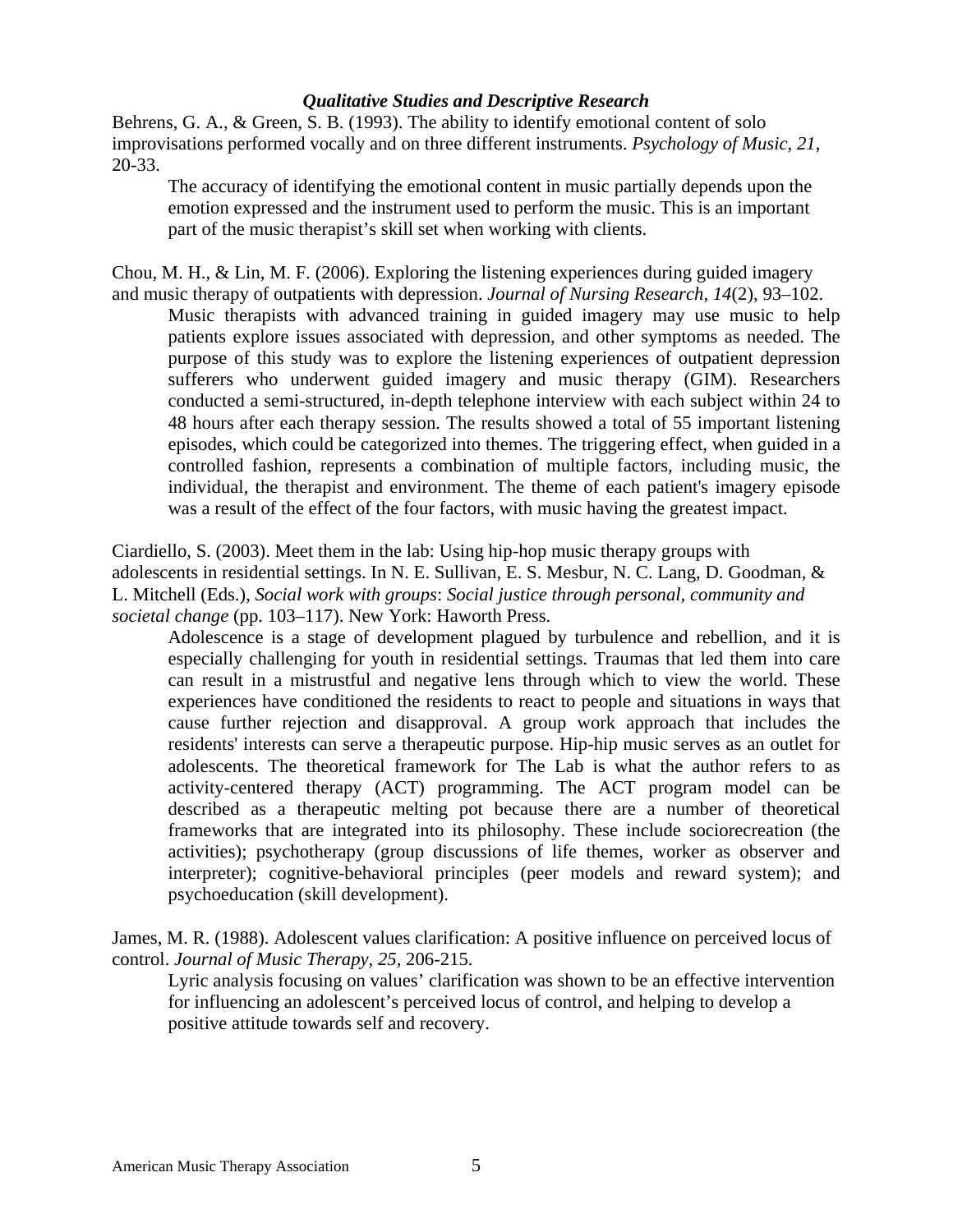Jones, J. D. (2005). A comparison of songwriting and lyric analysis techniques to evoke emotional change in a single session with people who are chemically dependent. *Journal of Music Therapy, 42*(2), 94-110.

Song writing and lyric analysis were shown to significantly increase feelings of acceptance and joy/happiness/enjoyment and significantly decrease feelings of guilty/regretful/blame and fear/distrust. Seventy-five percent of participants cited music therapy as a significant tool in their recovery.

Ross, S., Cidambi, I., Dermatis, H., Weinstein, J., Ziedonis, D., Roth, S., & Galanter, M. (2008). Music therapy: A novel motivational approach for dually diagnosed patients. *Journal of Addictive Diseases, 27*(1), 41-53.

Patients who attended more than 6 music therapy sessions had a significantly longer duration of treatment than those who attended 3-6 sessions. Music therapy group attendance during in-patient treatment was predictive of successful follow-up to the initial after-care appointment.

Silverman, M. J. (2006). Psychiatric patients' perception of music therapy and other psychoeducational programming. *Journal of Music Therapy, 43*(2), 111–122.

The purpose of this study was to quantitatively evaluate psychiatric patients' perception of their psychoeducational programming. Participants consistently rated music therapy as more effective than other programming in addressing specific psychiatric deficit areas. Additionally, 57% of participants noted that music therapy was their favorite class/therapy.

Winkelman, M. (2003). Complementary therapy for addiction: "Drumming out drugs." *American Journal of Public Health, 93*, 647-651.

Drumming and drum circles can provide a complementary role to addiction treatment. Positive effects of drumming include increased sense of relaxation, restoration of the balance in the opioid and serotonergic neurotransmitter system, positive spiritual experiences, interpersonal support and connection to others.

### *Assessment and Evaluation*

Braswell, C., Brooks, D., Decuir, A., Humphrey, T., Jacobs, K. & Sutton, K. (1986). Development and implementation of a music-activity therapy intake assessment for psychiatric patients. Part II: Standardization procedures on data from psychiatric patients. *Journal of Music Therapy, 23*, 126-141.

Assessment and evaluation is an essential part of music therapy practice. Standardized music therapy intake assessment tools are readily available and in use.

Dalton, T. A., & Krout, R. E. (2005). Development of the grief process scale through music therapy songwriting with bereaved adolescents. *Arts in Psychotherapy, 32*, 131-143.

The authors developed a music therapy driven grief processing assessment that was piloted tested with bereaved adolescents who participated in songwriting interventions. Results suggested that the songwriting treatment helped the adolescents  $(n = 20)$  improve in their grief processing scores (GPS) across all grief domains as compared to control participants. The GPS proved to be workable and did not appear to be too cumbersome in its implementation.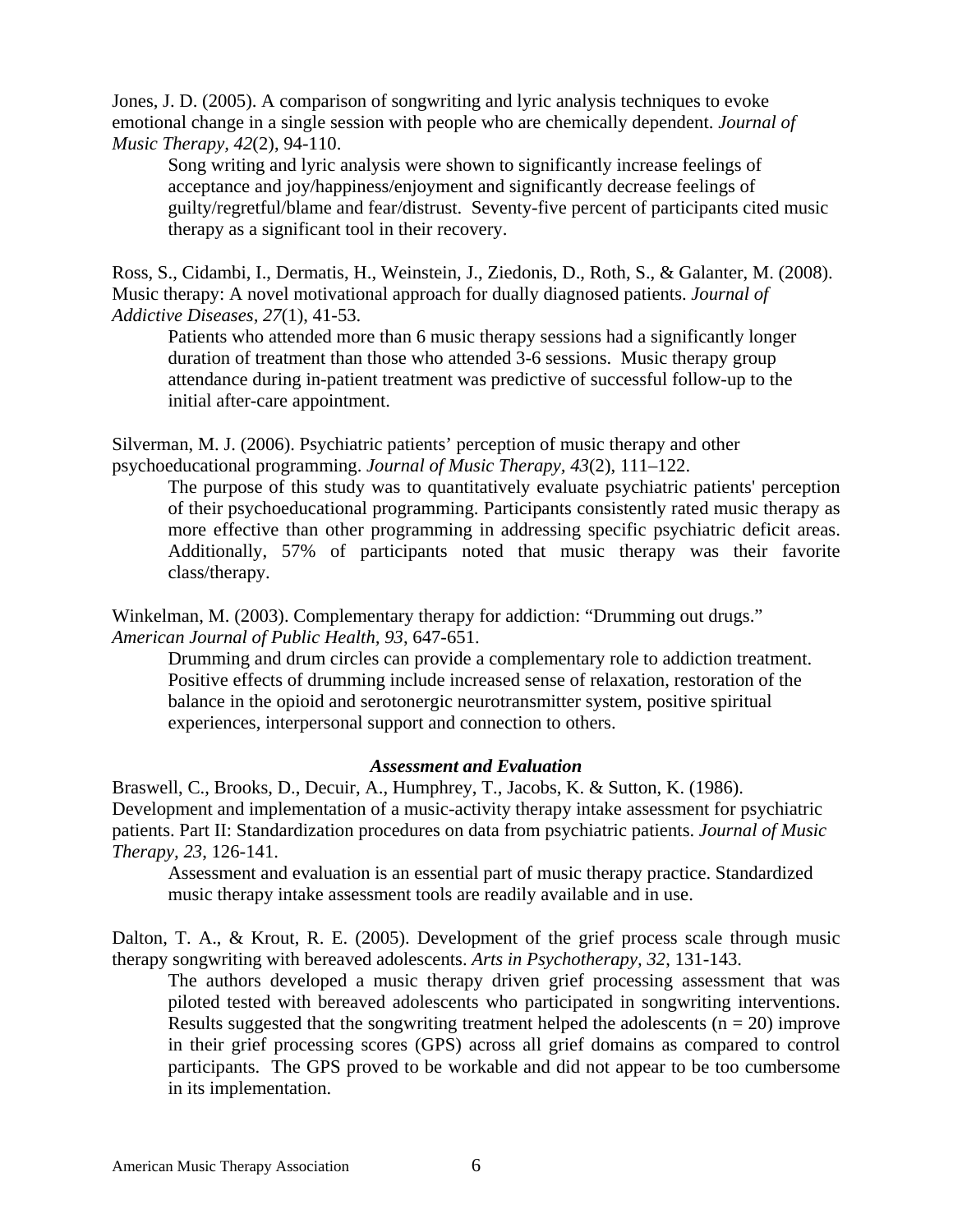#### *Books and Other Online References*

Laurier, W. (n.d.). *Music therapy for stress and anxiety*. CAMT. Retrieved from <http://www.mtabc.com/examples/stress.htm>

A brief discussion of the research literature in music therapy and summary on the effects of music therapy interventions on stress and anxiety.

Loewy, J. & Frisch-Hara, A. (2007, 2002). *Caring for the caregiver: The use of music and music therapy in grief and trauma*. Silver Spring, MD: American Music Therapy Association.

This publication resulted from the work of the NYC 9-11 Music Therapy Relief Project. The project was sponsored by the American Music Therapy Association with underwriting support from the National Academy of Recording Arts and Sciences. The nine-month project, (October 2001 through June 2002) was composed of 20 community programs and took place in schools, senior centers, healthcare facilities and other locations throughout the New York City metropolitan area. Thirty-three professional music therapists provided direct client service, facilitating over 7,000 music therapy interventions. Crisis workers, therapists, counselors, social workers, nurses, teachers, school administrators, and guidance counselors were also recipients of music therapy through this project.

Sutton, J. P. (Ed.). (2002). *Music, music therapy and trauma: International perspectives.* London: Jessica Kingsley.

This is a book with contributions from music therapists practicing in the area of trauma from numerous locations, including war zones, post-war and disaster recovery settings.